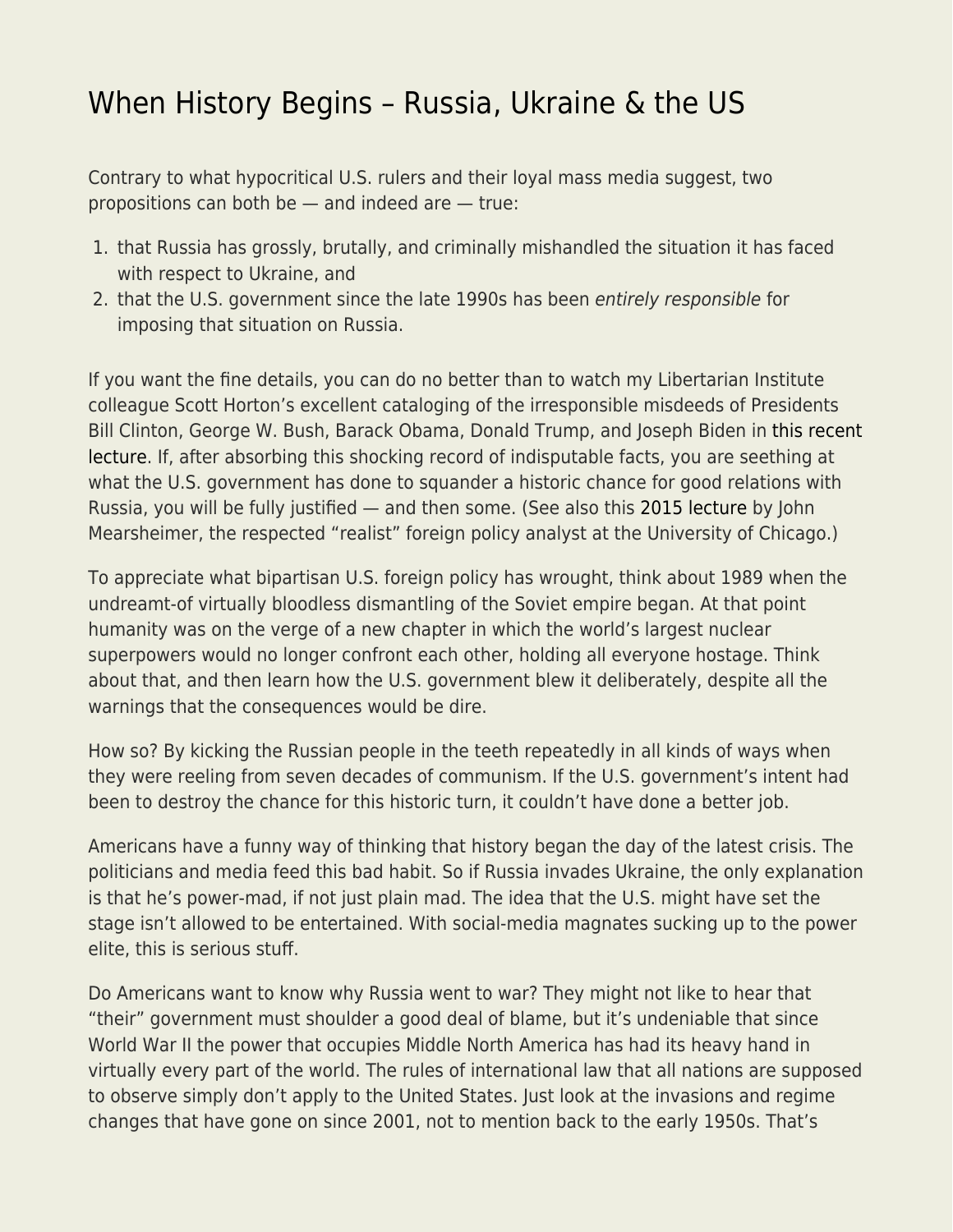what it means to be the exceptional nation. The rules apply to everyone except America's rulers. (See Robert Wright's ["In Defense of Whataboutism."](https://nonzero.substack.com/p/in-defense-of-whataboutism?token=eyJ1c2VyX2lkIjozODgwMDUxNiwiXyI6InN2Y0YzIiwiaWF0IjoxNjQ2MzI1MDY4LCJleHAiOjE2NDYzMjg2NjgsImlzcyI6InB1Yi0xNzMwMiIsInN1YiI6InBvc3QtcmVhY3Rpb24ifQ.5nqlTB3EEzjVxHpP5GsqX2fOFS5PhrUkC9nYBV9Xekk&s=r))

This history forms the larger context in which the unconscionable Russian war on Ukraine — with all the terror it's inflicting on innocents — is taking place. It is unseemly for an American president to piously admonish the Russian government about its breaches of national sovereignty in light of the shameful U.S. record.

Since the end of the Soviet Union in 1991, U.S. presidents have taken a series of actions that seemed designed to make the Russians distrust the West in the new era. This is not hindsight. As noted, many respected establishment foreign-policy figures warned against such measures.

The measures included the bombing of Russia's ally Serbia in the late 1990s; the repeated expansion of NATO, the postwar alliance founded to counter the Soviet Union, to include former Soviet allies and republics; the public talk of including the former Soviet republics Ukraine and Georgia in the Western alliance; the trashing of long-standing anti-nuclearweapons treaties with Russia; the placing of defensive missile launchers (which could be converted to offensive launchers) in Poland and Romania: the attempts to sabotage the Russia-to-Germany Nord Stream 2 natural-gas pipeline deal; instigating the 2014 regime change in Ukraine (following earlier regime-changes operations in Ukraine and Georgia); the arming of Ukraine since 2017; the conducting of NATO war exercises, with U.S. personnel, near the Russian border; the years-long evidence-free effort to persuade Americans that Russia manipulated the 2016 presidential election to elect Donald Trump; and much, much, much more. Trump — recall his goading of NATO members into spending more on their militaries — was among the offenders: his anti-Russia moves, including NATO expansion like all of his 21st-century predecessors, would fill a list as long as Wilt Chamberlain's arm. If he was a Russian puppet, as the Democrats, intelligence apparatus, and mainstream media want us to believe, then the Russians have a great deal to learn about puppeteering.

Take one of the biggest spurs to war: the eastward expansion of NATO, which the U.S. government and Western Europe promised would not happen after Germany was reunited while the Soviet Union was heading toward termination. It happened anyway, but not because Russia had behaved badly toward the West. It hadn't. In fact, after 9/11 Russian ruler Vladimir Putin was the first to call Bush II to offer his support. Later Putin even suggested that Russia be invited to join NATO, something President George H. W. Bush had once mentioned. One wonders why NATO was even necessary with the Soviet Union gone, but if Russia could join — really, what was the point?

The expansion of NATO by 1,200 miles toward Russia demonstrates how myopic American rulers can be. American critics repeatedly pointed out that no president would not have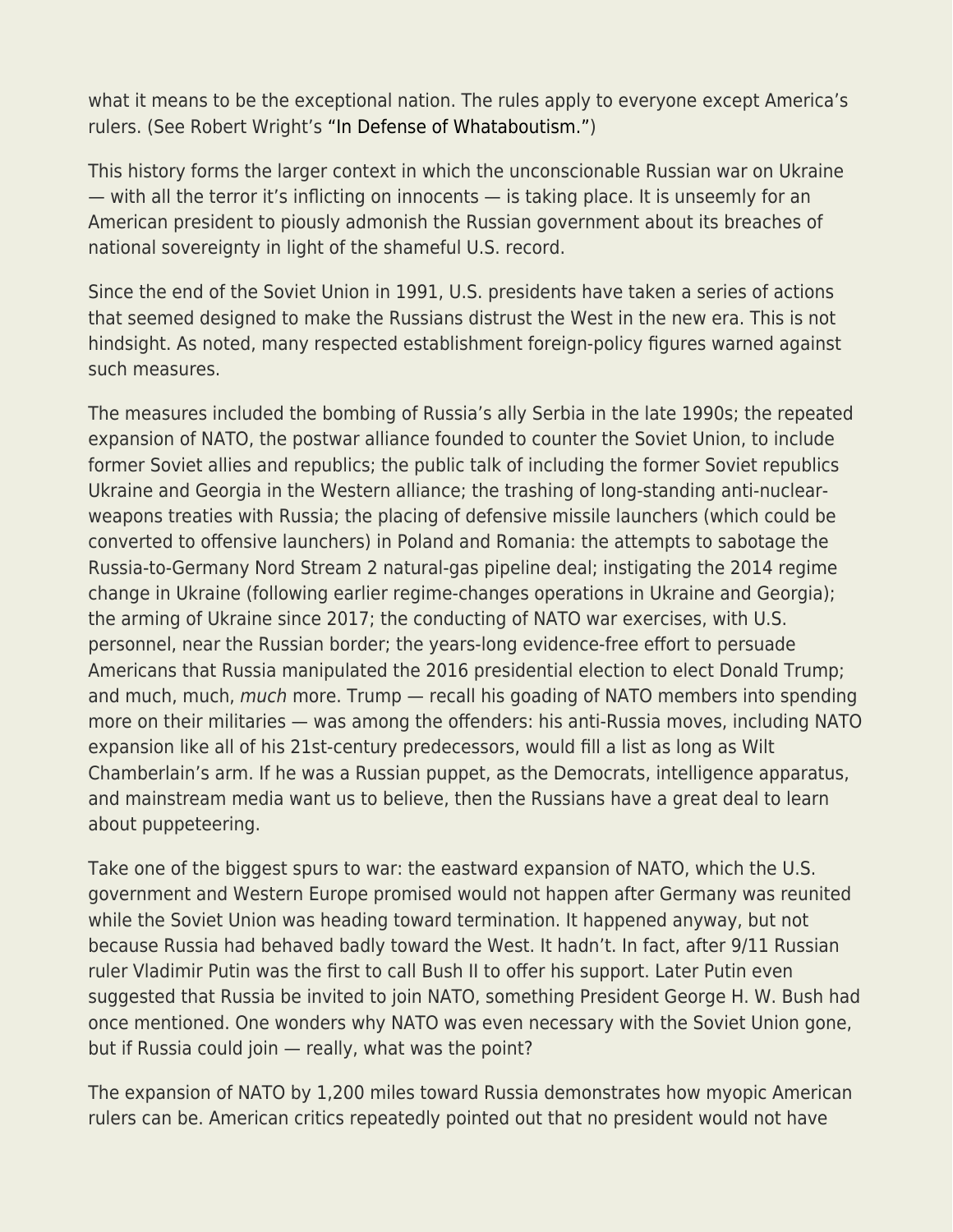tolerated Russia's inviting Mexico and Canada into its now-defunct Warsaw Pact. Yet NATO now includes the Baltic states — those former Soviet republics on the Russian border, Lithuania, Latvia, and Estonia –and Eastern European states that were once in the Warsaw Pact.

Indeed, we already know how the U.S. government reacts when its security concerns are flouted. In 1962 President John F. Kennedy was ready to launch a nuclear war against the Soviet Union when it placed nuclear missiles in Cuba. For days the world sat on the edge of its seat wondering if the end was near. (I remember it!) Finally, Soviet premier Nikita Khrushchev withdrew the missiles, but only when Kennedy secretly agreed to remove American nuclear-tipped missiles from Turkey.

Later American presidents forgot about that crisis. Clinton added Warsaw Pact states late in his second term. Then it was Bush II's turn. At its April 2008 Bucharest summit, NATO declared that it "welcomes Ukraine's and Georgia's Euro Atlantic aspirations for membership in NATO. We agreed today that these countries will become members of NATO." This was a fateful move. As noted, pillars of the foreign policy establishment from George Kennan to Paul Nitze to Robert McNamara had already forcefully spoken out against the first rounds of NATO expansion, which included the Baltic states. No less a figure than Willian Burns, Bush II's ambassador to Russia and now Biden's CIA chief, [said](https://nonzero.substack.com/p/why-biden-didnt-negotiate-seriously?s=r) in 2008,

Ukrainian entry into NATO is the brightest of all red lines for the Russian elite (not just Putin). In more than two and a half years of conversations with key Russian players, from knuckle-draggers in the dark recesses of the Kremlin to Putin's sharpest liberal critics, I have yet to find anyone who views Ukraine in NATO as anything other than a direct challenge to Russian interests.

Putin responded to the summit declaration, saying he deemed it a "direct threat" to Russia. A few months later, the emboldened president of Georgia, on Russia's southern border, attacked EU-authorized Russian peacekeepers in the Republic of South Ossetia, which had earlier broken away from Georgia. Russia responded by invading and occupying Georgia. Georgian President Mikheil Saakashvili thought — no doubt lead on by the U.S. government — that the West would back him up, but it did not. Washington, London, Paris, and the rest of NATO were not willing to go to risk a nuclear war with Russia over South Ossetia. ([Ukrainian president Volodymyr Zelensky seems to be imitating Shaakashvili](https://www.antiwar.com/blog/2022/03/01/zelenskys-saakashvili-moment/).)

This is all too similar to what's going on today, but with something more. After talking about bringing Ukraine into NATO, the U.S. and EU in February 2014 instigated a coup in Kyiv, in which opponents of the government, including neo-Nazis, drove a democratically elected and Russia-friendly president, Viktor Yanukovych, from office. A leaked recording of a [phone call](https://www.bbc.com/news/world-europe-26079957) between U.S. Assistant Secretary of State Victoria Nuland (now a Biden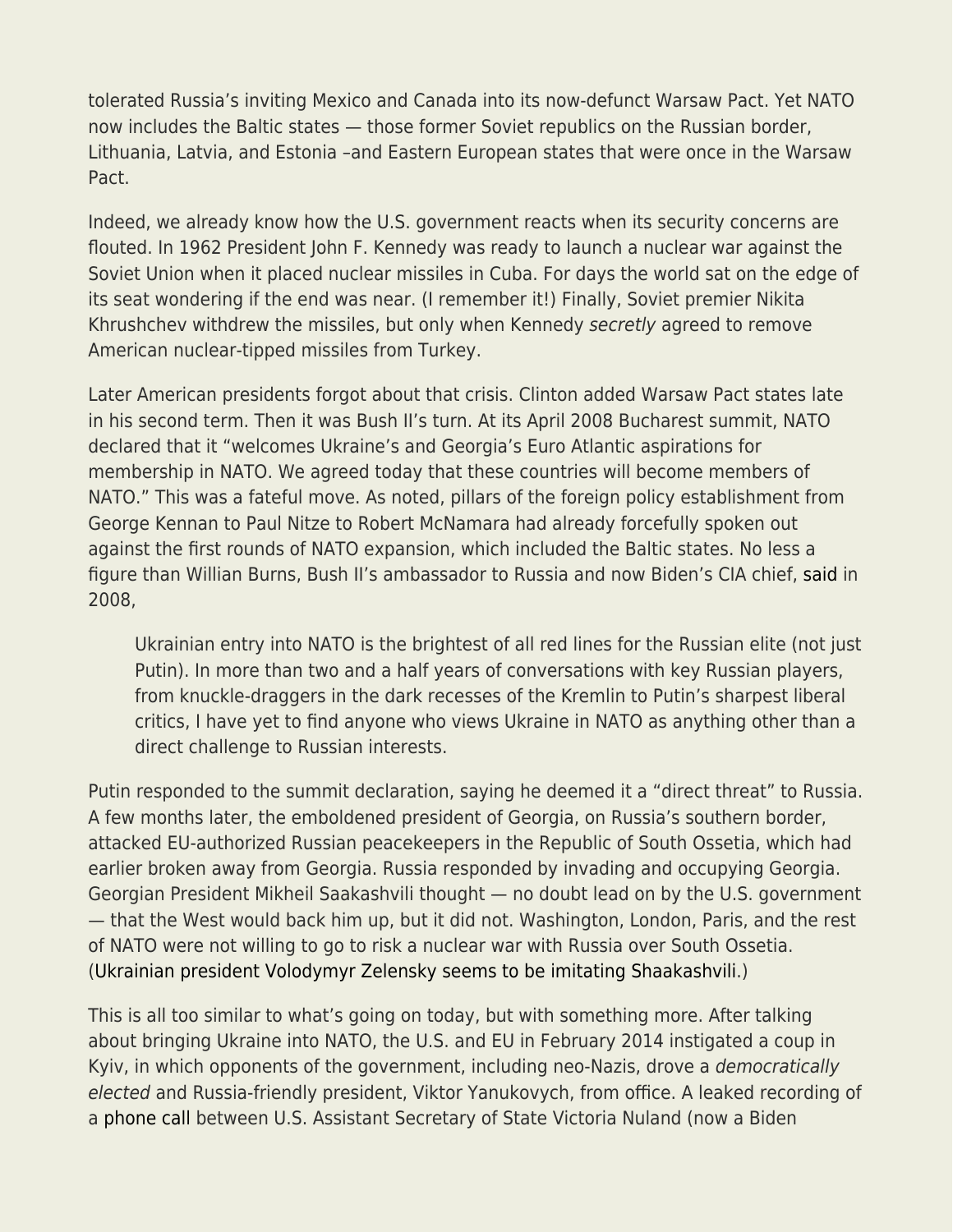official) and U.S. ambassador to Ukraine Geoffrey Pyatt revealed that the coup and the new leadership of the country were orchestrated by the U.S. State Department. This followed billions of dollars in U.S. aid to "pro-democracy," that is, anti-Yanukovych, organizations.

Yanukovych had been willing to deal with the European Union, but when he balked at the terms of the proposed loan, Russia offered Ukraine \$15 billion under more favorable terms. This the EU and U.S. government could not tolerate. Yanukovych had to go.

Keep in mind that eastern Ukraine and Crimea, which is filled with Russian-speaking people, had voted heavily for Yanukovych, with the western part going for his opponent. So driving out the elected president was a direct slap at the ethnic Russians. When the new government came to power, it downgraded Russians from official-language status and tried to cut back on the autonomy of the far-eastern provinces, the Donbas region, which borders Russia. Violence erupted and has continued. Meanwhile, Russia annexed Crimea, which has been a Russian security concern and the home of its only year-round warmwater naval base since the 18th century. Russia could not take the risk that Crimea would become a base for NATO forces. The predominantly ethnic Russians in Crimea approved of the annexation. But one thing Russia refused to do was to accept an annexation invitation from the people in the Donbas.

As a result, the U.S. government sent large amounts of aid to Ukraine, but Obama refused to send weapons because he did not want to escalate the conflict or risk direct war with Russia. He noted, properly, that Ukraine was a core security interest of Russia but not of the United States and that in a conflict over nearby Ukraine, Russia would have a large advantage over the United States, despite America's much larger military. Trump, however, reversed Obama's policy and sent massive arms shipments to Ukraine, including anti-tank and anti-aircraft weapons.

As Russia increased pressure on Ukraine over the last year, with a buildup of troops near the border, it made clear its demands: no NATO membership for Ukraine and no missile launchers in Eastern Europe. Since taking office, Biden has talked tough, proclaiming that the United States would support Ukrainian sovereignty, while also saying, first, that U.S. troops would not be committed, second, that Ukraine would not be joining NATO anytime soon, and third, that offensive nuclear missiles would not be placed in Eastern Europe. Nevertheless, he scoffed at Russia's demands, insisting that no one but NATO would decide who became a member. This sounded like schoolyard pettiness, with Biden refusing to formalize for Russia his disavowal of things that Biden had already said he would not do.

Would Russia have shelved plans for the invasion had Biden not been so wrongheaded? Who can say? But what was there to lose?

So here we are. The situation is dangerous in a global sense because, in the fog of war, shit